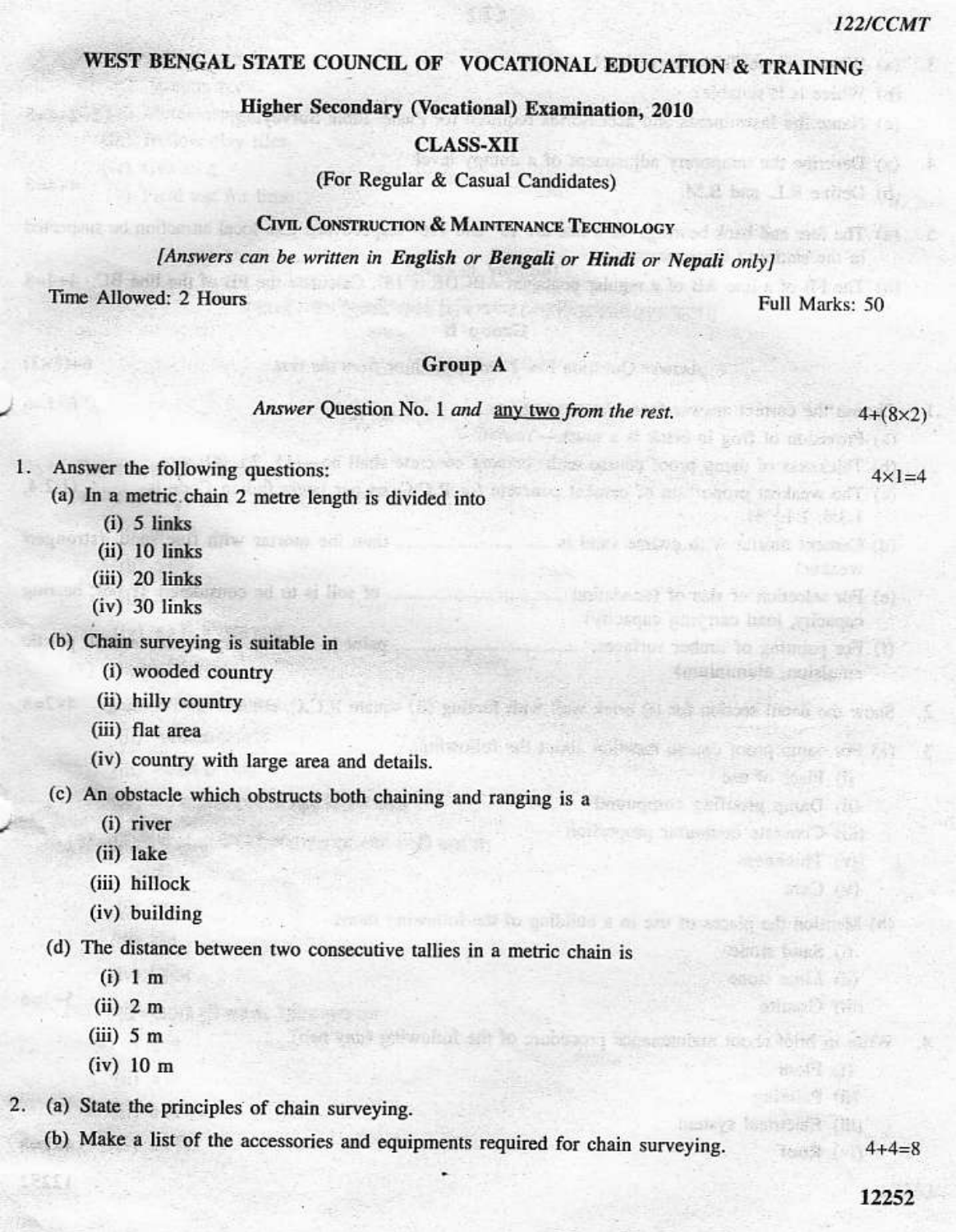- (a) What is Plane Table Surveying? 3.
	- (b) Where is it suitable?
	- (c) Name the instruments and accessories required for Plane Table Surveying.  $2 + 2 + 4 = 8$
- (a) Describe the temporary adjustment of a dumpy level.  $\overline{4}$ .
	- (b) Define R.L. and B.M.
- (a) The fore and back bearings of a line are 15° and 196° respectively. Can local attraction be suspected 5. in the stations? Give reasons.
	- (b) The FB of a line AB of a regular pentagon ABCDE is 18°. Calculate the FB of the line BC. 4+4=8

#### **Group B**

Answer Ouestion No. 1 and any three from the rest.  $6+(8\times3)$ 

- Choose the correct answer from the alternatives:  $1.$ 
	- (a) Provision of frog in brick is a must.-Yes/No
	- (b) Thickness of damp proof course with cement concrete shall be-(15, 25, 20) mm.
	- (c) The weakest proportion of cement concrete for R.C.C. as per latest Indian Code is ......... (1:2:4, 1:3:6, 1:1 $\frac{1}{2}$ :3)
	- weaker)
	- capacity, load carrying capacity)
	- emulsion, aluminium)
- Show the detail section for (i) brick wall with footing (ii) square R.C.C. column with footing.  $4 \times 2 = 8$ 2.
- (a) For damp proof course mention about the following: 3.
	- (i) Place of use
	- (ii) Damp proofing compound
	- (iii) Concrete or mortar proportion
	- (iv) Thickness
	- $(v)$  Care
	- (b) Mention the places of use in a building of the following items:
		- (i) Sand stone
		- (ii) Lime stone
		- (iii) Granite

4. Write in brief about maintenance procedure of the following (any two):

- (i) Floor
- (ii) Painting
- (iii) Electrical system
- (iv) Roof

 $4 \times 2 = 8$ 

 $5 + 3 = 8$ 

12252

 $4 + 4 = 8$ 

 $6 \times 1 = 6$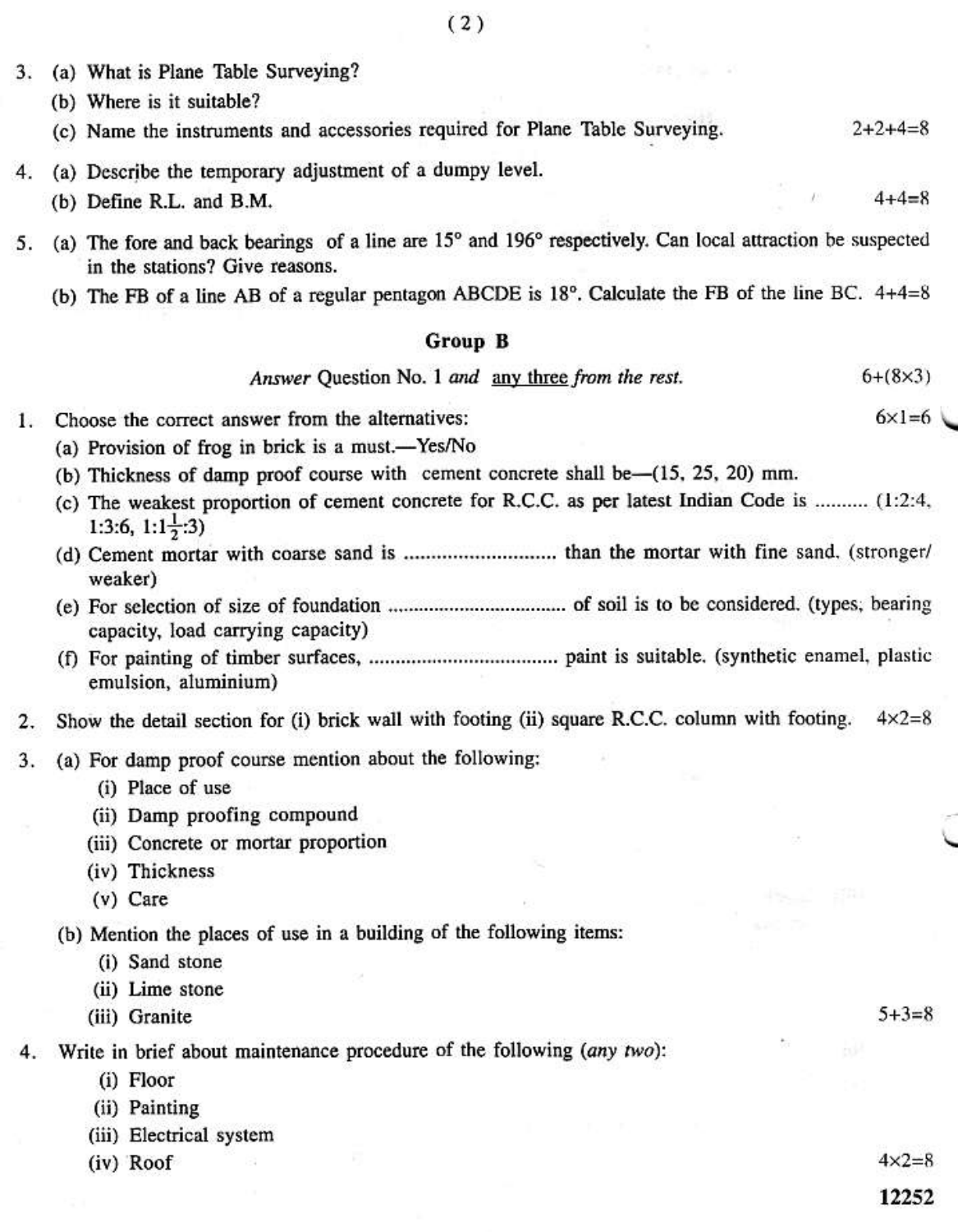#### Write notes on (any four): 5.

- (i) Igneous rock
- (ii) Metamorphic rock
- (iii) Hollow clay tiles
- (iv) Guniting
- (v) Field test for lime

### [Bengali Version]

[বাংলা অথবা ইংরাজী অথবা হিন্দি অথবা নেপালীতে উত্তর লেখা যাবে।]

## Group A

# ১নং প্রশ্ন ও যে কোন দুটি প্রশ্নের উত্তর দাও।

#### নিম্নলিখিত প্রশ্নগুলির উত্তর দাও ঃ  $\geq 1$

- (ক) একটি মেট্রিক চেনের ২ মিটারকে ভাগ করা হয়
	- $(i)$   $\in \mathbb{C}$
	- $(ii)$  soft
	- $(iii)$  ২০টি
	- (iv) ৩০ টি লিঙ্কের দ্বারা
- (খ) ঢেন সার্ভে উপযুক্ত
	- (i) জঙ্গলপূর্ণ এলাকায়
	- (ii) পর্বতময় এলাকায়
	- (iii) সমতল জায়গায়
	- (iv) বড় জায়গায় যেখানে প্রচুর ডিটেল আছে
- (গ) ঢেইনিং ও রেঞ্জিং উভয়ই বাধাপ্রাপ্ত হয় এমন একটি বাধা হল
	- $(i)$  नगी
	- $(ii)$  সরোবর
	- (iii) जिबि
	- (iv) বিশ্জিং
- (ঘ) মেট্রিক চেনের দুটি পরপর টালির দূরত্ব হল
	- $(i)$   $\sqrt[n]{n}$
	- $(ii)$  २ मि
	- (iii) ৫ মি
	- $(iv)$  ১০ মি

# $8+(b \times 2)$

 $8x = 8$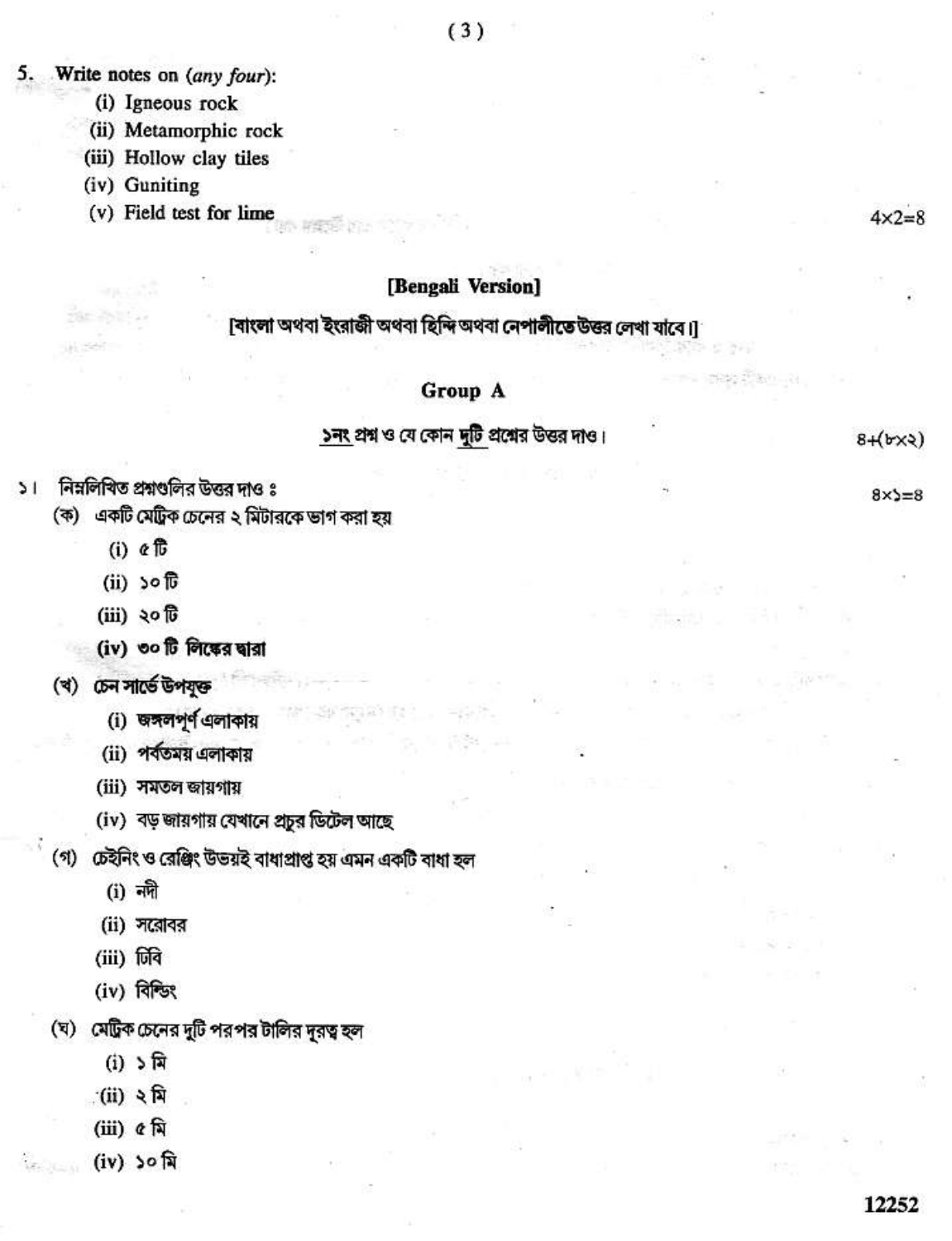২। (ক) চেন সার্ভের মূল নীতিগুলি লেখ।

- (খ) চেন সার্ভে করার জন্য যে যে যন্ত্রপাতি ও আনুষঙ্গিক জিনিসপত্রের প্রয়োজন তার একটি তালিকা প্রস্তুত কর।
- ৩। (ক) প্লেন টেবিল সার্ভেয়িং কি?
	- (খ) এটি কোথায় উপযুক্ত ?
	- (গ) প্লেন টেবিল সার্ভেয়িং-এর জন্য যে যে যন্ত্রপাতি ও আনুষঙ্গিক জিনিস লাগে তার উল্লেখ কর।
- ৪। (ক) ডাম্পি লেভেলের টেম্পোরারি এ্যাডজাস্টমেন্ট বর্ণনা কর।
	- (খ) R.L. ও B.M.-এর সংজ্ঞা লেখ।
- ৫। (ক) একটি রেখার ফোর ও ব্যাক বিয়ারিং যথাক্রমে ১৫° ও ১৯৬°। স্টেশনগুলিতে কি লোকাল এ্যাট্রাকশান আছে? কারণ দর্শাও।
	- (খ) ABCDE একটি সুষম পঞ্চভূজের AB লাইনের ফোর বিয়ারিং ১৮° I BC লাইনের ফোর বিয়ারিং কত হবে ?  $8 + 8 = b$

### **Group B**

১নং প্রশ্ন ও যে কোন তিনটি প্রশ্নের উত্তর দাও।

 $\mathcal{L}(b \times 0)$ 

 $\psi$ = $\zeta$ xٹ

 $8x2=b$ 

 $8 + 8 = b$ 

 $2+2+8=5$ 

 $8 + 8 = b$ 

verb weilen ein.

enstronel

- সঠিক উত্তরটি বেছে লেখ ঃ  $51$ 
	- (ক) ইটের মধ্যে ফ্রগ রাখা বাধ্যতামূলক। হ্যাঁ/না
	- (খ) সিমেন্ট কংক্রিটের তৈরী ড্যাম্প প্রফ কোর্সের উচ্চতা হয়——— মিমি।(১৫/২৫/২০)
	- (গ) বর্তমান ভারতীয় কোড অনুযায়ী, সর্বনিম্ন মানের রিইনফোর্সড ক্ষক্রিটের উপাদানগত অনুপাত হবে ———(১ঃ২ঃ৪,১ঃ৩ঃ৬,  $585\frac{3}{5}80$ )
	- (ঘ) মোটা বালির সিমেন্ট-মশলা সরুবালির সিমেন্ট-মশলা অপেক্ষা-
	- বিবেচনা করা হয় (নমুনা বহনক্ষমতা, সহনক্ষমতা) (ঙ) ভিতের পরিমাপ নির্ণয়ের ক্ষেত্রে মাটির —————
	- পেইন্ট উপযোগী। (সিছেটিক এনামেল, প্লাস্টিক ইমালশান, অ্যালুমিনিয়াম)
	- (চ) কাঠের তলের উপর রঙ করার কাজে —
- ২। নিম্নলিখিত কাঠামো দুটির বিস্তারিত প্রস্থচ্ছেদ এঁকে দেখাও ঃ
	- (ক) ভিত সহ ইটের দেওয়াল
	- (খ) ভিত সহ বৰ্গাকার পিলার
- ৩। (ক) ড্যাম্প প্রফ কোর্সের ক্ষেত্রে নিম্নলিখিতগুলির উল্লেখ কর ঃ
	- (i) ব্যবহারের জায়গা
	- (ii) ড্যাম্প প্ৰফিং কম্পাউন্ড
	- (iii) কংক্রিট অথবা মশলার অনুপাত
	- (iv) পুরুত্ব
	- $(v)$  यज्
	- (খ) বাড়ির কোন্ জায়গায় নিম্নলিখিতগুলি ব্যবহৃত হয় লেখ ঃ
		- (i) বেলেপাথর
		- (ii) চুনাপাথর
			- (iii) গ্ৰানাইট

 $4 - 2 + 6$